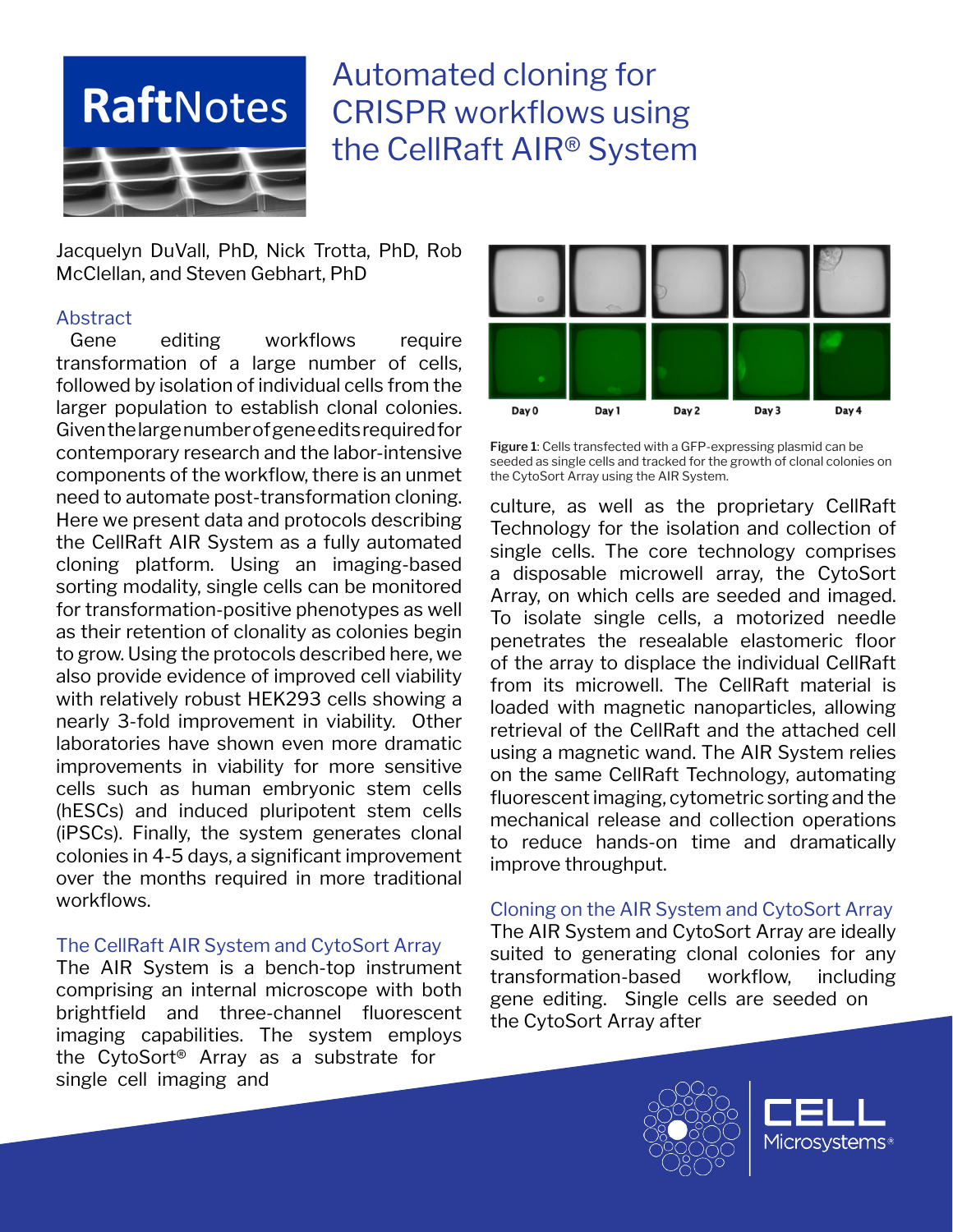

**Figure 2**: Schematic representation of the workflows evaluated for post-CRISPR cloning.

introducing transgenic or CRISPR/Cas9 elements. Cells are then imaged at various intervals to ensure the single cell in a given microwell of the CytoSort Array grows into a clonal colony. Figure 1 provides an example of HEK293 cells transfected with a GFPexpressing plasmid. Single cells were seeded on the array after transfection and clonal colony growth was monitored over the course of 5 days. Colonies-of-interest can then be released from the CytoSort Array using the CellRaft AIR System. After release from the microwell, the AIR System deposits the colony, still attached to the CellRaft, into a 96-well plate for continued expansion culture. Generally, approximately 90% of colonies are viable after transfer to a 96-well plate. In the remainder of this RaftNote, we provide additional details on this workflow specific to cells which have undergone CRISPR/Cas9 gene editing using a ribonucleoprotein (RNP)-based workflow, where the Cas9 protein is pre-complexed with a guide RNA prior to introduction into the cell.

## Comparing cloning workflows (AIR vs. FACS)

To test the AIR System for automated CRIPSR cloning, a HEK293 cell line was generated which expresses both RFP and GFP. Guide RNAs were then generated against both transgenic fluorescent proteins. These guides were complexed with Cas9 using standard protocols provided by Integrated DNA Technologies



**Figure 3**: Single cell suspensions were seeded on the CytoSort Array and imaged on the AIR System each day for 5 days (Day 0 = day of transfection). Each scan required 15 minutes, and arrays were placed back into a standard laboratory incubator between scans. By imaging, colonies were monitored for inclusion of extraneous cells to ensure clonality. Presence of cells in each microwell was confirmed with brightfield imaging.

(IDT) and introduced into cells using a Lonza Nucleofector. For post-CRISPR cloning, four workflows were evaluated as described below with schematics of each shown in Figure 2. The first (FACS in Figure 2) is a traditional flow sorting-based workflow with cells seeded in 6-well plates for a 48-hour recovery period prior to sorting and isolation on a BD FACS Aria at the UNC-Chapel Hill Flow Cytometry Core facility. In the second and third workflows, cells were also given a 48-hour recovery period in 6-well plates but were then re-plated on CytoSort Arrays and isolated after 2 hours (AIR Day 0 in Figure 2) or 24 hours of recovery (AIR Day 1 in Figure 2), respectively. In the final workflow (Direct-to-Array in Figure 2), cells were seeded immediately on the CytoSort Array, entirely omitting the 48-hour recovery period. In all cases, cells or colonies were isolated into 96 well plates and monitored for viability.

### Monitoring Clonality on the AIR System

Ensuring that cells undergoing gene editing grow into clonal colonies is an essential component of the CRISPR workflow. Using the CellRaft AIR System, single cells can be imaged and tracked over the course of colony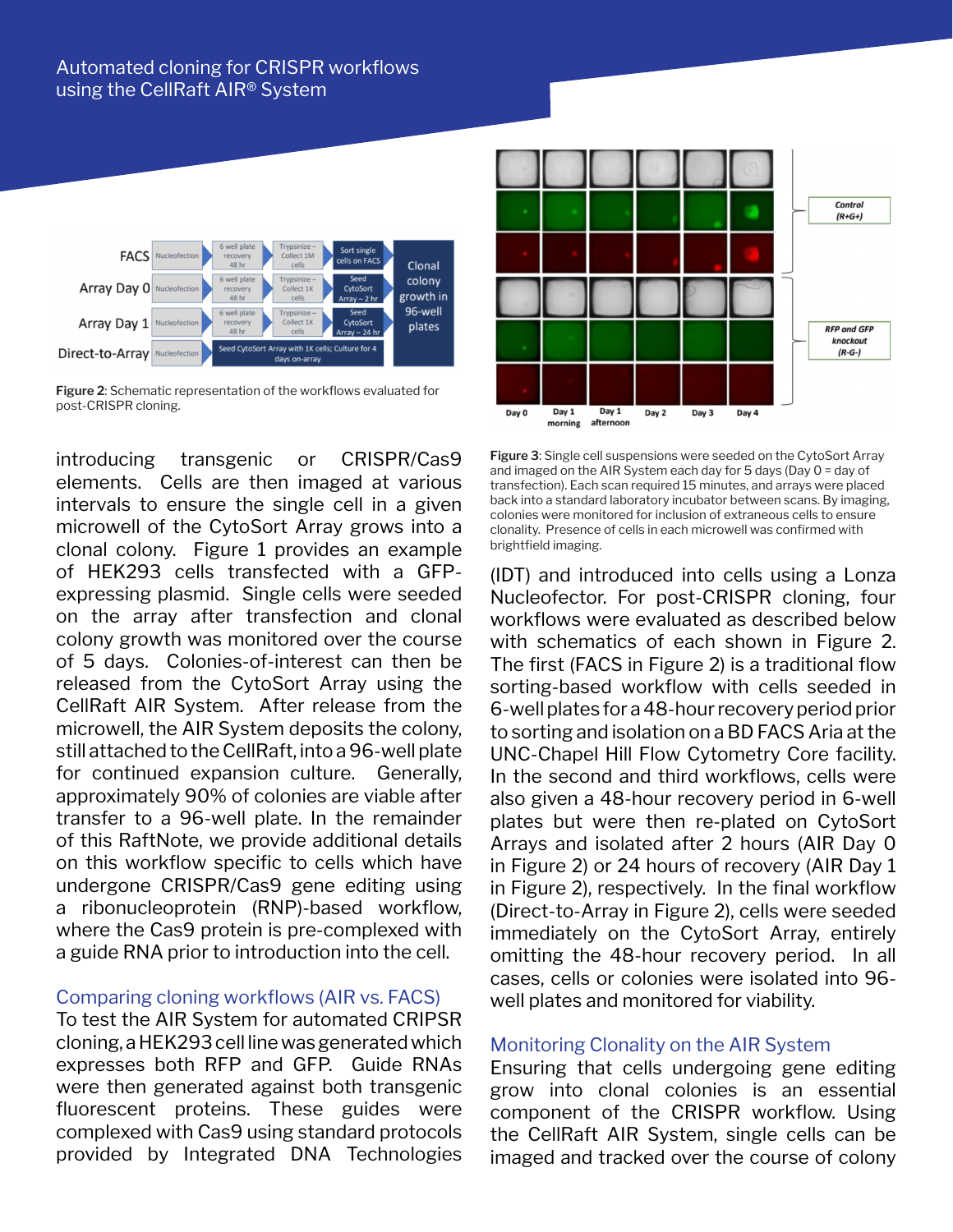# Automated cloning for CRISPR workflows using the CellRaft AIR® System



| <b>Workflow</b> | <b>Control Cells</b> | <b>Transfected Cells</b> |
|-----------------|----------------------|--------------------------|
| <b>FACS</b>     | 49%                  | 29%                      |
| Array day 0     | 47%                  | 38%                      |
| Array day 1     | 74%                  | 66%                      |
| Direct-to-Array | 100%                 | 83%                      |

**Figure 4:** Clonal colonies collected from the AIR System exhibit 2 to 3 fold greater viability compared to FACS-based workflows.

formation. Figure 3 provides an example of cells which have undergone simultaneous GFP and RFP knockout, with colonies emerging from a single cell over the course of 4 days. In addition, the knockout phenotypes (elimination of GFP and RFP signal) can be tracked over time which provides a unique capability for phenotypic CRISPR screening. Control cells which underwent transfection without the presence of a guide RNA are also shown, with no change in fluorescent protein expression. Imaging can therefore be used to characterize cellular phenotypes after gene editing, a growing requirement for multiplex genome edits for large-scale screening studies.

#### Improved clonal viability using the AIR System

Cell sorting and single cell culture often leads to high degrees of cell death. Even after single cells are isolated in a cell culture dish, their viability is often quite low. Typically, this is due to the inability of a single cell to "condition" its cell culture environment through secreted factors, exosome production or other factors. Single



**Figure 5** Use of the CytoSort QuadArray to isolate clonal colonies from four distinct CRISPR gene editing processes. Using the GFP/ RFP-expressing model system, all four conditions were processed in parallel to generate both experimental and control gene editing cell lines in a single cell culture consumable. Given the 500 µL volume of each QuadArray well, reagent consumption was also reduced by 50-100 fold.

cell viability is improved on the CytoSort Array because the culture media volume is shared by thousands of cells across the array. The ability to render cells recoverable as individuals, while simultaneously allowing thousands of cells to condition the culture environment provides an ideal solution to cloning experiments, particularly with delicate cell types such as primary cells, iPSCs or hESCs. After monitoring colonies for clonality on the AIR System, colonies were isolated according the protocols described in Figure 2. A 96-well plate of either single cells (workflows 1-3) or clonal colonies (workflow 4) was collected (96 individual isolates from each workflow). Colonies were then monitored for viability over the course of a week. Viability data (Figure 4) indicates that the AIR-based workflows enhanced viability by 2-3 fold with the highest viability exhibited by those colonies recovered directly into 96-well plates after 48 hours on the CytoSort Array. We suspect the additional viability is due to omission of the multiple trypsin and re-plating steps associated with workflows 1-3.